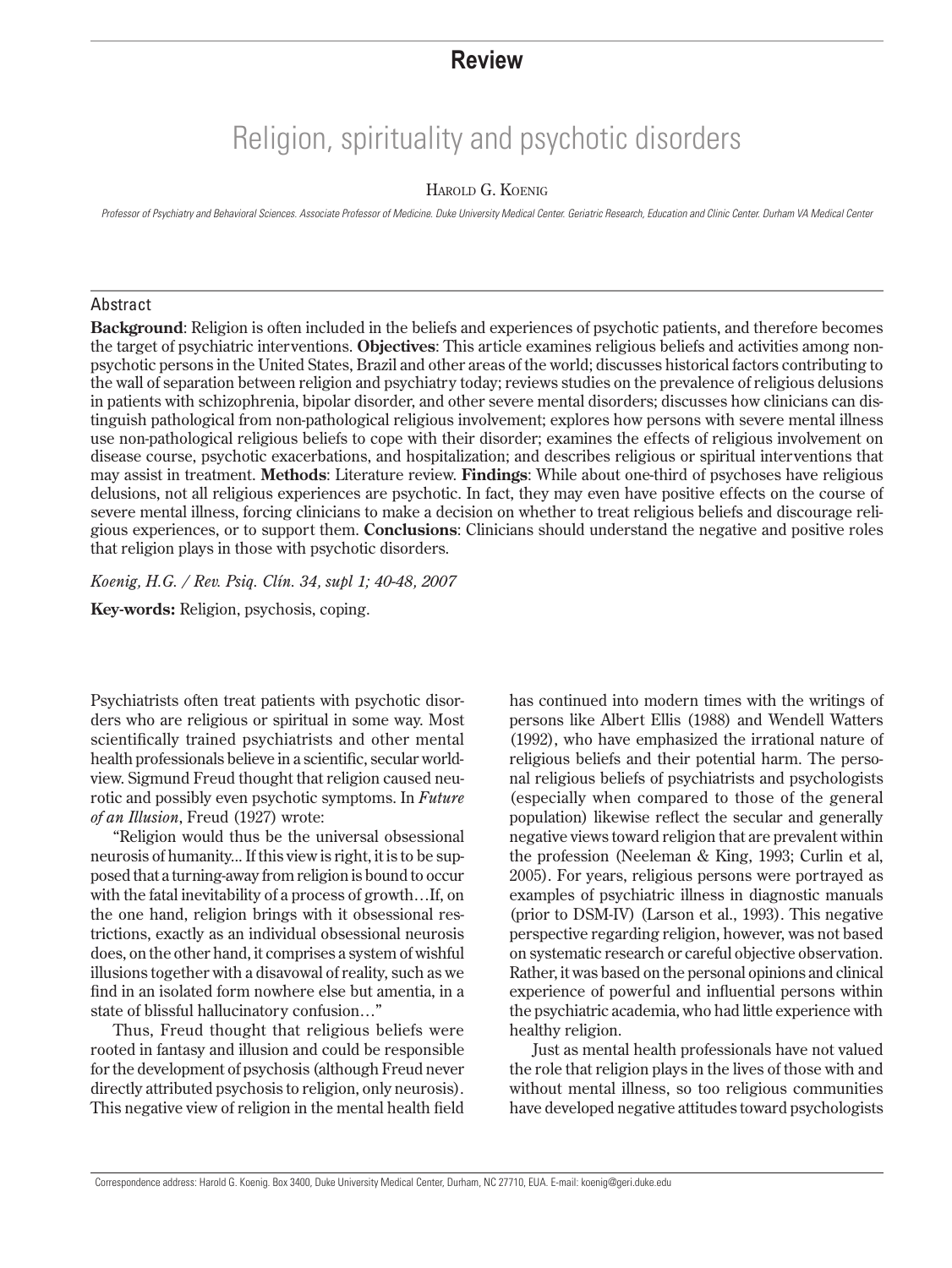and psychiatrists, who are often seen as either unhelpful or evening threatening to deeply held beliefs that are central to their worldviews. This conflict, in fact, has led to numerous high profile legal cases in the United States, where religious communities did not refer members with severe mental illness for psychiatric care, with devastating results (Whitley, 2006). Both sides are at fault here, not just religious communities, since both sides have contributed to the wall that separates healing practices of religious from mental health communities.

In the last 20 years, more attention has been paid to the scientific study of religion and its relationship to mental health and mental illness. Although much work remains to be done, evidence has been accumulating to help provide more objective answers to questions such as the following. What is the relationship between religion, spirituality and psychosis? Are psychotic persons more likely to be religious? Does religion lead to psychosis? Does psychosis lead to religion? Can religious conversion precipitate psychosis? Can psychosis precipitate religious conversion? How common are religious delusions among those who are psychotic? How does one differentiate "normal" religious or spiritual experiences from psychotic symptoms? What effect does religious involvement have on the course and outcome of psychotic disorders? What effect does psychosis have on persons' religious or spiritual beliefs? These are important questions that are just now starting to be answered by systematic research.

## **Religious belief and behavior: how common?**

In order to understand the relationship between religion, spirituality and pathological psychosis, it is first important to appreciate how common religious involvement is among "normal" persons living in North and South America.

For example, in the United States (U.S.), the latest Gallup Poll (May 8-11, 2006) found that 73% are "convinced God exists" and another 19% say that God "probably exists"; in contrast, 3% say that they are convinced that God does not exist and 4% that God probably doesn't exist, but they are not sure (Newport, 2006a). Interestingly, it is young people (ages 18 to 29 years) who are most likely to say that they are convinced God exists or probably exists. Those with more education and higher incomes, however, are less likely to believe in God. The same Gallup survey above found that 77% of people in the U.S. believe that the Bible is the actual word of God (28%) or the inspired word of God (49%) (Newport, 2006b). Persons who were older, had less education, or those from the southern U.S. were more likely to believe in the Divine origin of the Bible.

In terms of religious behaviors, based on 11,050 interviews conducted between 2002 and 2005, Gallup polls found that 45% of persons in the U.S. attend religious services weekly or almost every week (Newport,

2006c). Older adults are more likely to attend than younger adults, and women are more likely to attend than men. With regard to prayer, Gallup polls since the 1930's have shown that 9 out of 10 persons in the United States pray, with 84% engaged in conversational prayer, 52% in meditative prayer (quietly thinking about God, trying to listen to God), 42% in petitionary prayer (asking God for something), and 19% in ritual prayer (reading from a book of prayers or reciting memorized prayers) (Gallup, 2003).

What about South America? Although there is no comparable detailed Gallup Poll data, the World Health Organization surveyed 5,087 persons in 18 countries, including 225 in Argentina, 493 in Brazil (Porto Alegre and Santa Maria), and 251 in Uruguay (Saxena, 2006). Among Christian countries outside of Africa, Brazil had the highest percentage of respondents who indicated they were "moderately" or "very much – extremely" religious (80 to 90%), similar to if not greater than religious involvement described above in the United States. Thus, "normal" Americans – whether they come from the north or the south – are often very religious.

Furthermore, there is evidence that people become even *more religious* when they are sick, whether physically or mentally. In situations of high psychological stress, religion is often used to help cope with or adapt to the distressing circumstances. People cry out to God for help; they pray; they perform religious rituals; or they seek comfort and support from members of their religious communities. For example, 90% of persons in the United States turned to religion as a way of coping with the September 11<sup>th</sup> terrorist attacks in New York City (Schuster et al., 2001). Thus, it should not be surprising to find that persons in America who are psychotic and suffering from severe and persistent mental illness (i.e., highly stressful conditions) may also be quite religious.

In the rest of the paper, I will examine how religious beliefs, practices and experiences influence the clinical presentation, assessment, course and outcome of mental disorders with psychosis. First, I will review research that describes the presentation and prevalence of religious delusions, the prevalence of "normal" religious beliefs, experiences and practices in psychotic persons, and the relationship between religious conversion and psychosis. Second, I will discuss issues related to the diagnosis of psychosis in religious persons, seeking to separate out culturally normative religious belief and practice from psychotic symptoms. Third, I will examine the use of religion by persons with severe mental illness to cope with their conditions, and explore how psychotic and non-psychotic religious beliefs and practices influence the outcome and course of mental disorders with psychosis. Finally, I will discuss spiritual interventions that may facilitate the treatment of persons with severe mental illness with psychosis.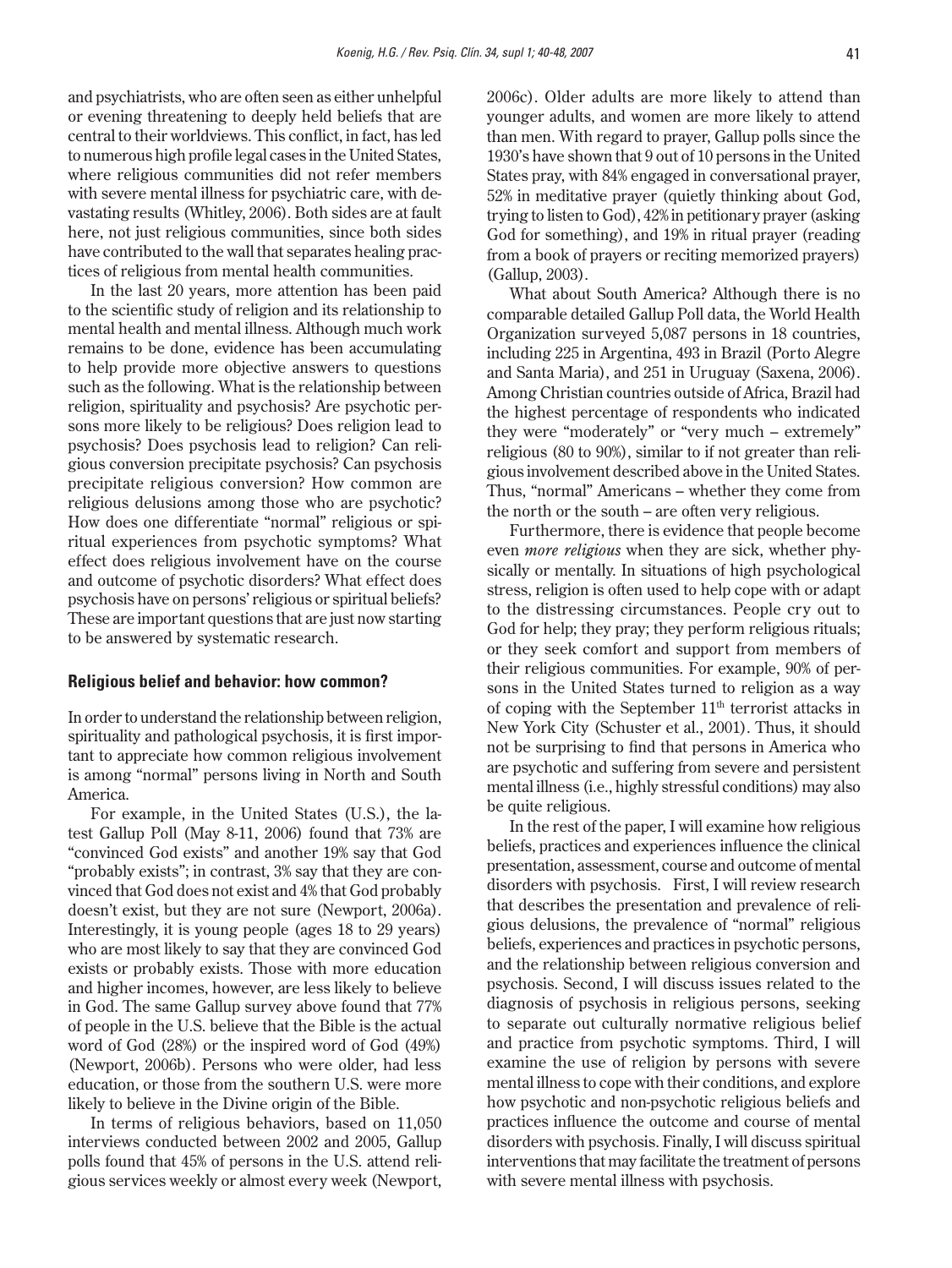# **Religious delusions**

How common are religious delusions found among persons with psychotic disorders? Prevalence rates depend on the particular psychotic disorder and the location in the world where the person lives. In less religious areas of the world, for example, one study showed that only 7% of 324 Japanese inpatients had delusions of persecution and religious guilt (Tateyama et al., 1998). This rate is similar to those from a nation-wide study of hospitalized patients with schizophrenia in Japan involving 429 patients, where the prevalence of religious delusions was 11% (Kitamur et al., 1998).

In the United States, a number of studies have examined religious delusions in patients with schizophrenia or bipolar disorder. The first of these reported results of a small study of 41 psychotic patients in New York City, finding that 39% of those with schizophrenia and 22% of those with mania had religious delusions (Cothran & Harvey, 1986). In a much larger study of 1,136 psychiatric inpatients in the mid-western and eastern United States, 25% of patients with schizophrenia and 15% of those with bipolar disorder had religious delusions (Appelbaum et al., 1999). Compared to other delusions, religious delusions appeared to be held with greater conviction than other delusions. Finally, Getz and colleagues (2001) compared the frequency of religious delusions across religious denomination in 133 inpatients (74% schizophrenia) at the University of Cincinnati Medical Center. Religious delusions were documented in 24% of 33 non-religious patients, 43% of 71 Protestant patients, and 21% of 29 Catholic patients.

In Europe and Great Britain, one study of 251 inpatients with schizophrenia in Austria and Germany reported a prevalence rate of 21% for religious delusions (Tateyama et al., 1998). One of the most detailed studies to date from Great Britain found that 24% of 193 patients with schizophrenia had religious delusions (Siddle et al., 2002a). Patients with religious delusions had more severe hallucinations and bizarre delusions, had poorer functioning, a longer duration of illness, and were taking more anti-psychotic medication than other patients. Thus, in studies of patients with schizophrenia, religious delusions are present in 7-11% of Japanese patients, 21- 24% of Western European patients, and 21-43% of patients in the United States.

A few studies have also examined religious delusions among psychiatric patients in Brazil. Nucci and Dalgalarrondo report a series of eye enucleation in six cases of psychiatric patients, five unilateral and one bilateral enucleation (Mucci & Dalgalarrondo, 2000). Religious delusions were a significant factor in many of these cases, with patients following Matthew 5:29 – "If your right eye causes you to sin, gouge it out and throw it away. It is better for you to lose one part of your body than for your whole body to be thrown into hell." These patients often had an acute exacerbation of schizophrenia, and the self-inflicted enucleation occurred many years after the beginning of illness. Six cases were seen within a 10-year period at a Brazilian university hospital.

In the only systematic study of psychiatric patients conducted thus far in Brazil, researchers examined 200 consecutive admissions to a general psychiatric hospital (Dantas et al., 1999). To identify religious content, an item was added to the BPRS-extended form. Patients with all psychiatric diagnoses were included, not just those with psychotic disorders. Investigators report that 15.7% of all patients had moderate to intense symptoms of religious content. A strong correlation was found between manic symptoms and religious experiences.

What is the origin of religious delusions? Religious delusions exist on a continuum between the normal beliefs of healthy individuals and the fantastic beliefs of the psychotic patients. In psychotic patients, religious delusions are usually accompanied by other symptoms and/or behaviors of mental illness, and do not appear to serve any positive function (Siddle et al., 2002a). Persons with psychotic symptoms are known to have increased activation of the right brain hemisphere, which is also found in healthy persons having mystical experiences or paranormal beliefs (Lohr & Caligiuri, 1997; Pizzagalli et al., 2000; Makarec & Persinger, 1985). However, attempts to locate the origin of religious delusions in the brain have not revealed findings that are consistent with neuroimaging research described above. The only study to date, to my knowledge, suggested that religious delusions result from a combination of over-activity of the left temporal lobe and under-activity of the left occipital lobe (Puri et al., 2001). Thus, until more research is done, the neuroanatomical origin of religious delusions remains uncertain.

# **Non-psychotic religious involvement**

To what extent are persons with severe and persistent mental illness involved in non-psychotic religious activity? Are they any more prevalent in those with severe mental illness than in normal, healthy populations? A number of studies provide information in this regard.

In a study of 41 patients with schizophrenia from New York City, investigators found that patients with religious delusions were overall more religious than non-delusional patients and persons without mental illness (Cothran & Harvey, 1986). A second study of 131 patients in Cincinnati, Ohio, found that frequency of involvement in religious community activities (such as church, church groups, and religious study groups) was associated with higher ratings of religious delusions  $(r=0.27, p<0.01)$  (Getz et al., 2001). Unclear in this study, as in most studies, is how investigators distinguished "normal" religious activity from religious delusions or other pathological expressions of religious activity.

Studies in Great Britain have also consistently found an association between religious involvement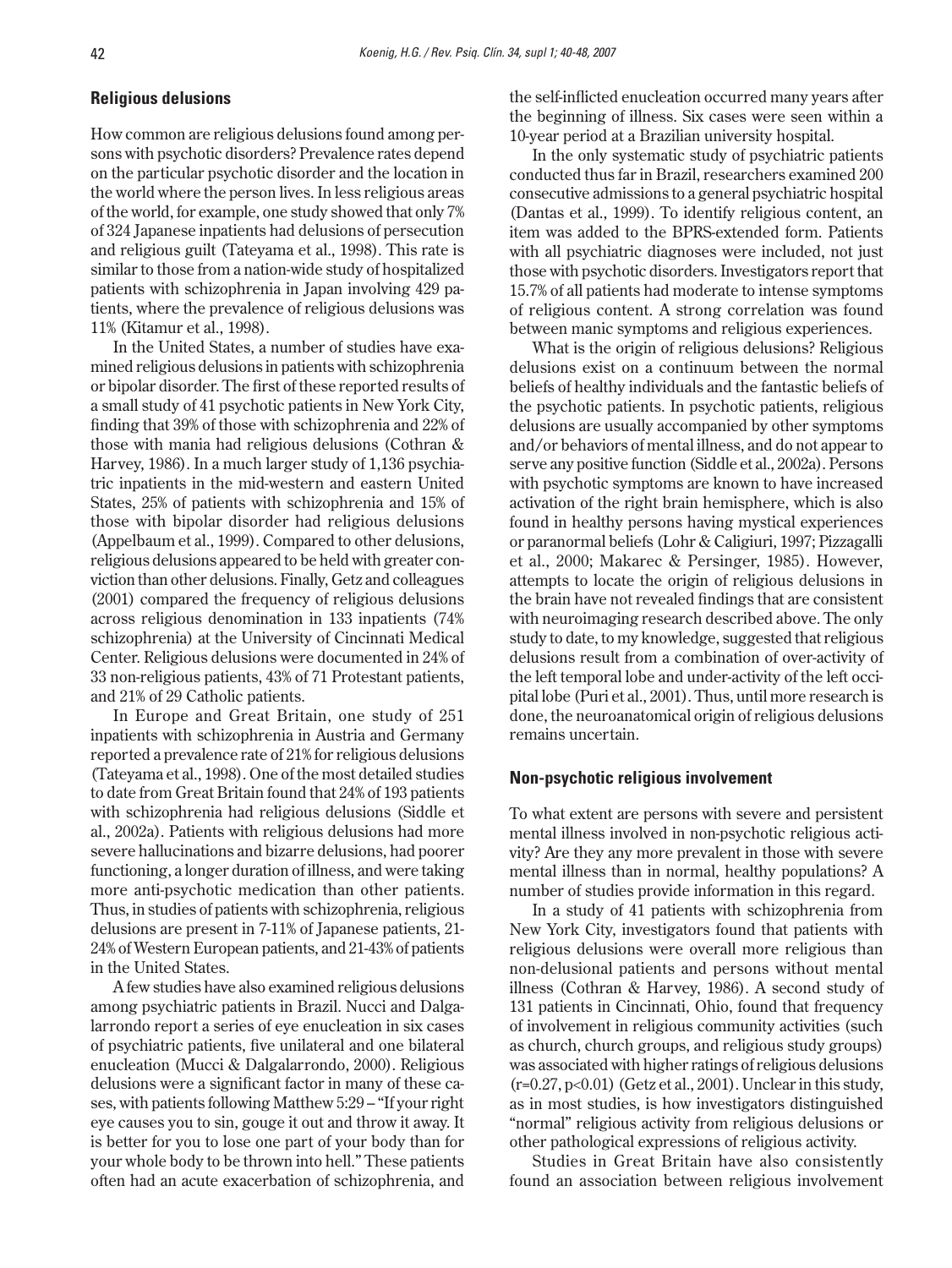and psychotic symptoms. Neeleman and Lewis (1994) compared religious practices, beliefs, attitudes, and experiences of 21 outpatients with chronic schizophrenia, 52 non-psychotic psychiatric outpatients, and 26 normal controls with physical health problems (London). Patients with schizophrenia reported more religious experiences and attitudes (but not religious practices) compared to control patients with psychiatric and medical illness. Feldman and Rust (1989) also found a positive relationship between religiousness and schizotypal thinking in a sample of 67 patients with schizophrenia compared to 140 normal controls (London).

Some of the best and most detailed information on schizophrenia and religious involvement comes from the work of Siddle and colleagues at North Manchester General Hospital in Great Britain. These investigators report positive correlation between religious delusions and religious activity in 193 inpatients with schizophrenia. Patients with religious delusions scored significantly higher on self-assessed religiosity and doctrinal orthodoxy than those without religious delusions. Furthermore, during an average 1-month course of hospitalization and treatment, Siddle and colleagues (2002b) reported that patients' religiousness declined significantly (although the decline was relatively small). These researchers acknowledged difficulty distinguishing psychotic expressions of religious involvement from non-psychotic expressions.

#### **Religion, conversion and psychotic symptoms**

Several studies have found that involvement in New Religious Movements (NRM) may either be the cause or the result of psychotic-like traits or symptoms. For example, one study compared the strength of religious belief between 121 non-psychotic and 88 psychotic patients hospitalized at a psychiatric facility in Illinois (Armstrong et al., 1962). Non-psychotic patients had stronger religious believes that psychotic patients in Catholic and Protestant patients, but the opposite was true for Unitarian patients. A second study compared converts to Judaism and Catholicism with converts to Bahai and Hare Krishna religions (10 converts to each tradition) (Ullman, 1988). The researcher found that Bahai and Hare Krishna converts were significantly more likely to report a history of a psychotic episode requiring hospitalization (25% vs. 5%) and to report a chaotic life-style prior to conversion (75% vs. 40%), compared to Jewish and Catholic converts.

In a third study, Peters and colleagues compared scores on a delusional ideas inventory between 45 normal non-religious persons, 38 normal Christians, 26 normal members of Hare Krishna and Druid religions, and 33 psychiatric inpatients with delusions (27 with schizophrenia) (London, England) (Peters et al., 1999). Non-religious patients scored lowest on the delusional inventory, Christian patients intermediary, and normal Hare Krishna/Druid persons and psychotic patients scored the highest; scores of those in the Hare Krishna/Druid group were indistinguishable from those of psychotic.

Much attention has also been paid to the role that religious conversion itself (regardless of specific religious group) may be involved in either the etiology of psychosis or the result of psychosis itself. The speed at which conversion takes place may be particularly important in this regard. William James (1902) wrote that sudden conversion was more likely to occur in the "sick soul" than in the "healthy minded." Wootton and Allen (1983), more recently, reported that the *speed* at which religious conversion occurs influences its impact on mental health. Sudden religious conversion may be quite different from conversion that occurs more gradually, "in the course of real maturing(...) after a reasoned, thoughtful search" (wrote Georgetown University psychoanalyst Leon Salzman) (Salzman, 1953), and its causes or consequences may be different as well.

Although religious conversion often may occur during a period of emotional upheaval or psychological stress, it doesn't have to. For example, in perhaps the largest study of religious conversion to date, Heirich (1977) surveyed 152 generally healthy persons recently converted to Catholicism, compared to 158 controls. The most relevant factors involved in bringing on conversion were discussions with friends, relatives, or religious professionals, not stressful circumstances.

Several studies suggest that religious activity or religious interest changes follow rather than precede psychotic breakdown. Studies conducted in India have found that 22% to 27% of patients with schizophrenia report an increase in religious activity following their diagnosis (ICMR 1988; Bhugra 1999). This may reflect an increased turning to religion to cope with the stress of schizophrenic symptoms in a highly religious population. In a second study, investigators examined patients with first-onset schizophrenia from four ethnic groups in Great Britain: Trinidadian, London White, London Asian, and London African-Caribbean. They found that many of these persons had converted to a new religion after their diagnosis. Researchers suggested that these conversions were at least partly an attempt to regain self-control as their self-concept began to change with the emergence of schizophrenic symptoms (Bhugra, 2002). In that study, it was clear that religious conversion occurred secondary to the development of psychosis, rather than vice-versa.

## **Pathological vs. non-pathological religion**

In religious environments such as India, the United States, or Latin American countries, how does the clinician distinguish normal, culturally appropriate religious beliefs from psychotic symptoms? Unfortunately, it is not always so easy. A delusion is defined as a fixed, false belief that the person cannot be dissuaded from no matter how much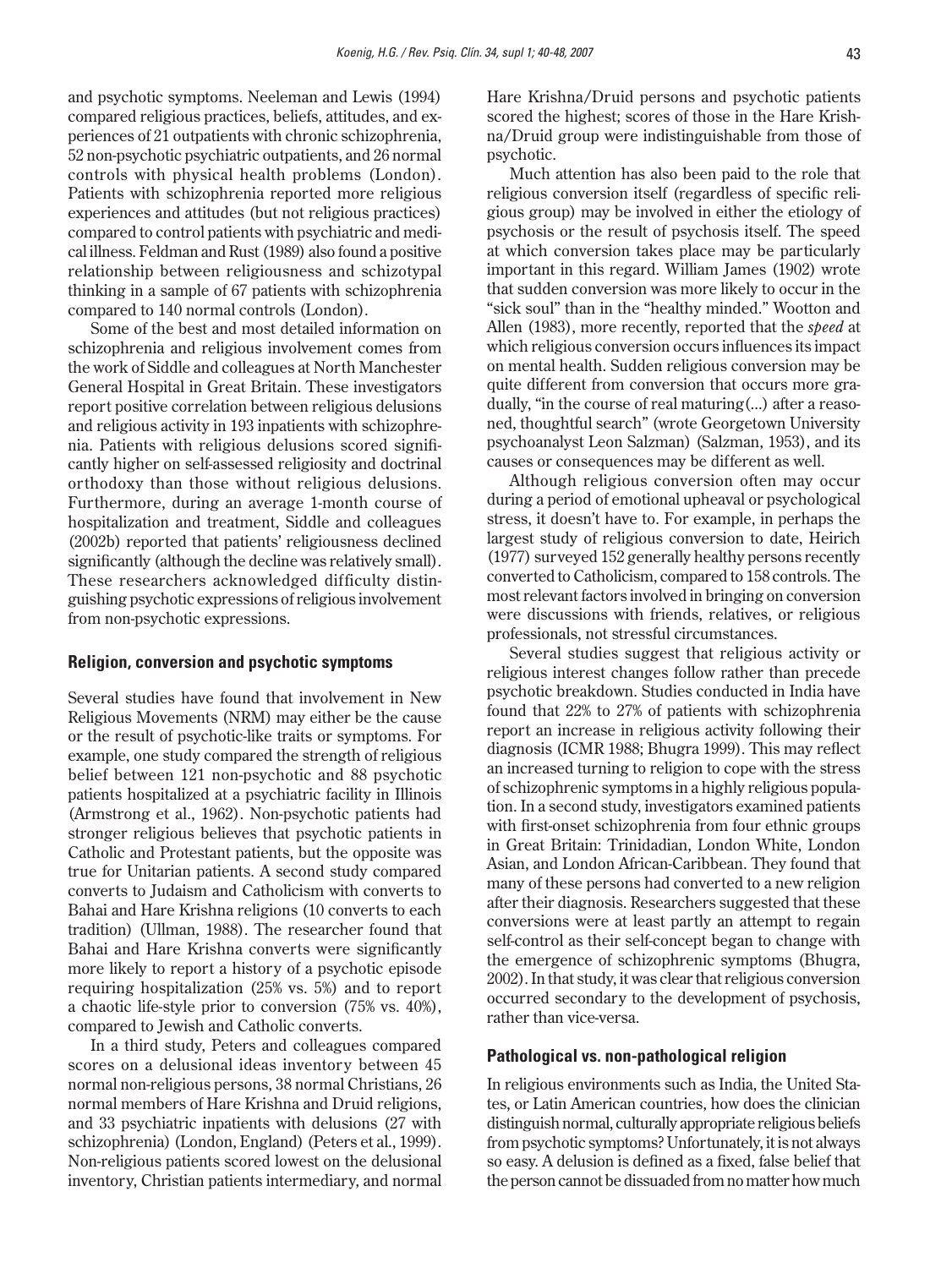evidence to the contrary. The atheist may readily believe that the religious person suffers from a fixed, false belief, so this depends to some extent on the worldview of the person judging the particular belief. Likewise, deeply religious non-psychotic persons may talk about hearing the voice of God or experiencing a religious vision, such as occurred in Medjugorje, Bosnia-Hercegovina. However, as noted earlier, religious delusions occur in persons with psychosis more than one-quarter to one-third of the time, and may be used to determine whether or not a psychosis is present. Thus, distinguishing religious beliefs and experiences from those that are psychotic becomes an urgent dilemma for the clinician.

Pierre (2001) describes several ways to distinguish normal from psychotic religious experiences. He notes that for religious beliefs or experiences to be pathological, they must impact on the person's ability to function. If social or occupational functioning are not impaired, then the religious belief or experience is not pathological. Related to impairment of function is loss of the ability to hold down a job, legal problems with police or due to failure to fulfill obligations, homicidal or suicidal threats and behaviors, and problems with thinking clearly. The healthy religious person with mystical experiences, on the other hand, will often have a positive outcome over time such as increases in psychological or spiritual maturity and growth.

Others have reinforced the emphasis on ability to function, and have pointed out other distinguishing features (Lukoff, 1985). The psychotic person does not usually have insight into the incredible nature of his or her claims, and may even embellish them, whereas the non-psychotic person usually admits the extraordinary or unbelievable nature of his or her claims. Furthermore, the psychotic person will have difficult establishing "intersubjective reality" with other persons in their psychosocial or religious environment, particularly since they will have other symptoms of psychotic illness that impair with their ability to relate to others. However, psychotic and mystical states may have some much overlap that it is difficult to distinguish one from the other without long-term follow-up and careful observation over time.

Psychiatrist Andrew Sims from Great Britain has provided a set of criteria that may be used in distinguishing persons with religious or spiritual beliefs from those with religious delusions. These criteria include aspects common to the diagnostic distinctions already described above. Sims (1995) notes that for religious delusions:

- "1. both the observed behavior and the subjective experience conformed with psychiatric symptoms in that the patient's self-description of the experience is recognizable from the form of the delusion;
- 2. there were other recognizable symptoms of mental illness in other areas of the individual's life;

other delusions, hallucinations, mood or thought disorder and so on;

3. the lifestyle, behavior and direction of the personal goals of the individual after the event or after the religious experience were consistent with the natural history of mental disorder rather than with a personally enriching life experience."

These criteria have already been used in studies by Siddle and colleagues, which have provided evidence for their validity (Siddle et al., 2002a; Siddle et al., 2004).

There is general agreement, then, that specific criteria exist that can help to distinguish the mentally ill person with psychosis from the devoutly religious person having mystical experiences. The religious person has insight into the extraordinary nature of their claims, is usually part of a group of people who share their beliefs and experiences (culturally appropriate), does not have other symptoms of mental illness that affect their thought processes, is able to maintain a job and stay out of legal problems, does not harm himself or herself, and usually has a positive outcome over time. Of course, however, there is always the possibility that a mentally ill person (even those with psychotic illness) will have religious beliefs and mystical experiences that are culturally normative and may in fact help that person cope better with their mental illness.

#### **Religion as a resource and coping behavior**

A number of studies suggest that religious beliefs are used to cope with the extreme stress that mental illness can cause. For example, one small study of 28 patients with severe mental illness living in Maryland, investigators found that 47% of these patients indicated that spirituality/religion had helped "a great deal," 57% prayed every day, and 76% thought about God or spiritual/religious matters on a daily basis(Lindgren & Coursey, 1995). Likewise, interviews with 40 psychiatric patients in Springfield, Missouri, found that nearly half (48%) indicated that religious beliefs were very important in helping them to cope with mental illness (Sullivan, 1993). A much larger study of 406 patients at a Los Angeles County mental health facility, reported that more than 80% of patients said they used religion to cope (Tepper et al., 2001). In fact, the majority of patients spent nearly half of the time trying to cope with their illness in religious activities.

In a study of 356 persons in the United States with severe mental illness, investigators compared religious coping between those with schizophrenia, schizoaffective, bipolar, and depressive disorders (Reger & Rogers, 2002). Patients with chronic schizophrenia or schizoaffective disorder were more likely than patients with affective disorders to utilize religious coping. In another study, this one conducted over the Internet, investigators examined alternative health practices of 157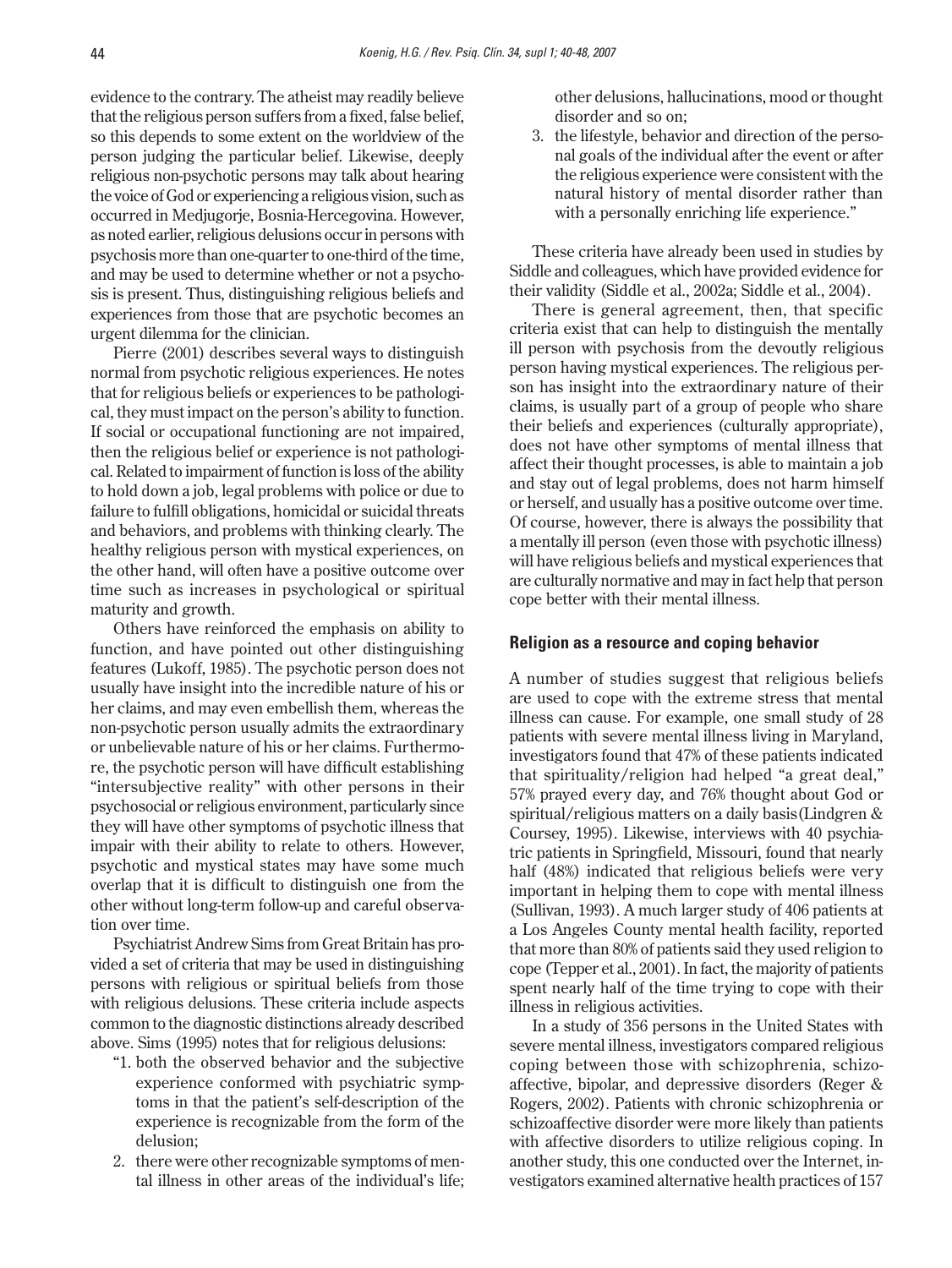persons with schizophrenia, bipolar disorder, or major depression (Russinova et al., 2002). Many of those with schizophrenia and major depression (56-58%) reported that the most common alternative health practice they used to cope with their illness was religious/spiritual activity. Among patients with bipolar disorder, 54% relied on meditation and 41% on religious or spiritual activity to cope.

Studies in Europe and other more secularized part of the world, report conflicting findings concerning the prevalence of religious coping, depending on the particular study cited. On the one hand, a study that compared small samples of patients with schizophrenia from either Great Britain (n=33) or Saudi Arabia (n=37), those from Saudi Arabia were much more likely to use religion to cope with hallucinations (43% vs. 3% in Great Britain) (Wahass & Kent, 1997). On the other hand, a study of 52 psychotic patients in Great Britain found that 70% said they were religious, 61% used religion to cope with mental illness, 22% indicated that religion was the most important in their ability to make it from day to day, and 30% said that their religiousness had increased since the onset of their illness (Kirov et al., 1998). Likewise, a study of 79 psychiatric patients in New South Wales (near Australia) found dependence on spiritual beliefs widespread. In that study, 79% rated spirituality as very important, 82% thought their therapist should be aware of their spiritual beliefs, and 67% reported that spirituality helped them to cope (D'Souza, 2002).

In Kirov's study of 52 psychotic patients from Great Britain described above, patients who used religion to cope were reported to have better insight into their illness and greater compliance with medication.

#### **Impact of religion on outcome**

In the above study, religious coping appeared to impact outcomes in a positive way, since it was associated with greater insight and compliance. Numerous other studies also report a positive influence of non-delusional religious involvement on the course of severe mental illness.

Over 50 years ago, Schofield and colleagues reported that regular church attendance was one of 13 factors associated with a good prognosis in 210 patients with schizophrenia (Schofield et al., 1954). In a study of 128 African-American patients with schizophrenia, religious involvement was examined as a predictor of re-hospitalization (Chu & Klein, 1985). Results depended on whether patients were from urban (n=65) or rural areas. Those from urban areas were less likely to be re-hospitalized if their families encouraged religious worship during hospitalization. In the overall sample, lack of religious affiliation was associated with a greater risk of re-admission, particularly when compared to Catholic patients.

In the largest study to date, 386 outpatients with schizophrenia were followed for two years, examining factors related to hospitalization for worsening psychosis (Verghese et al., 1989).Patients who reported a decrease in religious activities at baseline experienced a more rapid deterioration over time. This study was conducted in India among a largely Hindu patient population.

In a study that took place in secular European country of Sweden, investigators studied 88 patients with adolescent-onset psychotic disorders, most of whom had schizophrenia. Subjects were followed for over 10 years and suicide attempts were determined during that time (by nearly 25% of the sample) (Jarbin & von Knorring, 2004). Religious involvement was among the factors that predicted fewer suicide attempts (along with good family relationships and better health). In fact, when investigators controlled for anxiety and depression, the only variable that predicted fewer suicide attempts was satisfaction with religious belief.

Finally, in a study that examined response to treatment during 4 weeks of hospitalization in 155 patients with schizophrenia, neither level of religious activity nor the presence of religious delusions adversely affected response to treatment compared to other patients (Siddle et al., 2004). In that study, patients with religious delusions had more severe illness and greater functional disability than other patients. Clearly, more studies are needed that carefully measure both delusional and nondelusional religious activity at baseline and carefully follow changes in religious involvement and interest during hospitalization, after discharge, and after antipsychotic drug treatment.

#### **Religious or spiritual interventions**

Since many patients with severe mental disorder use religion to cope with their illness, it may be that religious or spiritual interventions could prove helpful. Fallot (2001) describes how the spiritual needs of patients with severe mental disorder can be addressed as part of their treatment. Recommended interventions include taking a spiritual history, addressing spiritual needs in individual psychotherapy once the illness is stabilized, connecting the patient to faith communities and spiritual resources, and conducting spiritually oriented group therapy in outpatient and inpatient settings.

There is concern, though, that such interventions may interfere with or complicate the recovery of persons with severe mental disorder, especially if religious delusions or hallucinations are present. Although the research is clearly at an early stage, studies to date do not find that such approaches worsen or exacerbate psychotic illness, especially when applied in a thoughtful, sensitive manner. I will now review some of these studies, with a focus on spiritually based group therapy that has the potential to provide support, reduce isolation, and address common spiritual concerns of patients with severe mental disorder.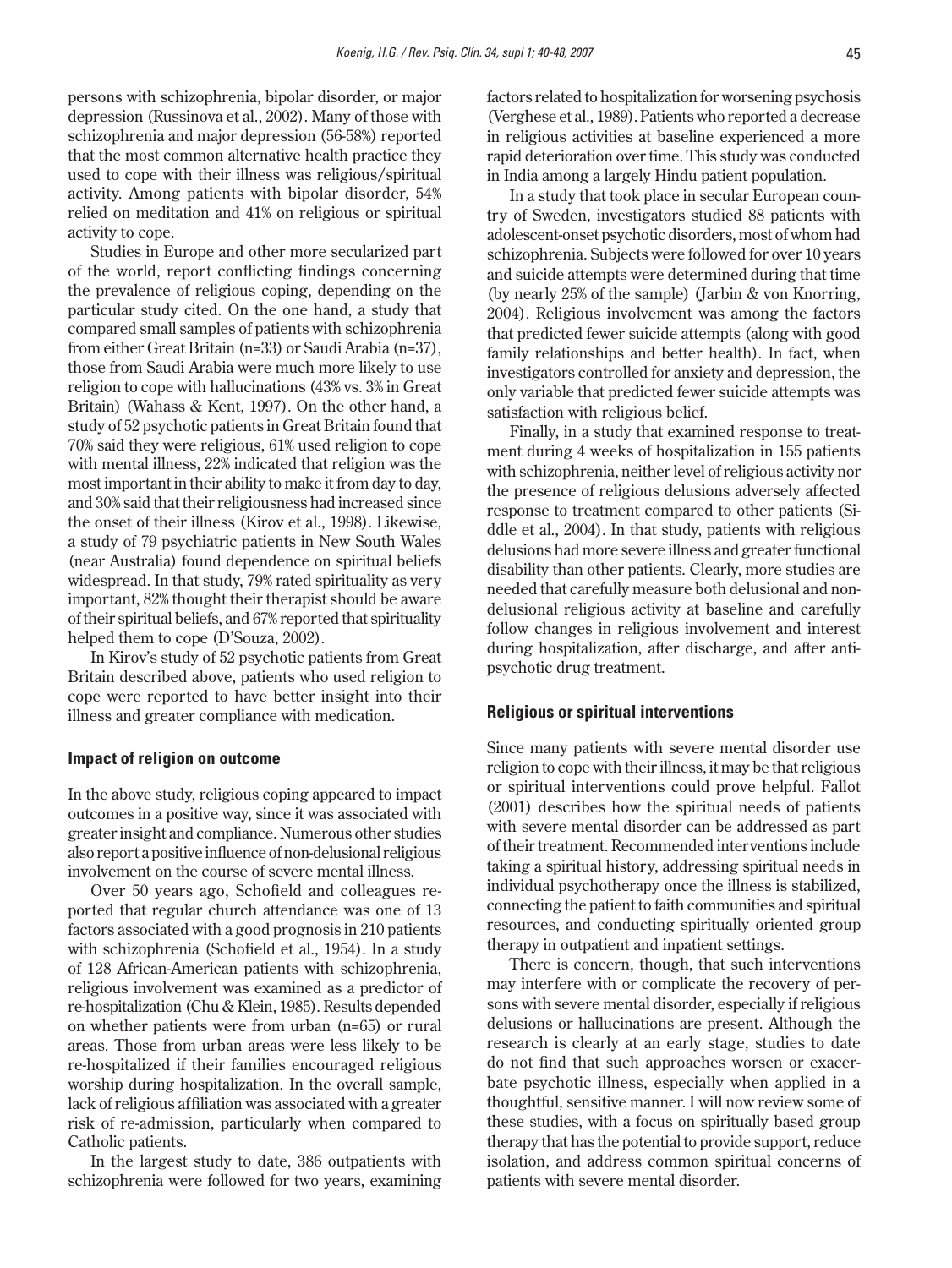Phillips and colleagues (2002) describe a 7-week semi-structured psycho-educational program provided in a group therapy format designed specifically for person with severe mental disorder. In a typical session, participants discuss religious resources, spiritual struggles, forgiveness, and hope. Kehoe (1999) describes another program based on her experiences over nearly two decades doing spiritual-based group therapy with psychiatric patients. Taking a psychodynamic-oriented approach, she reports spiritual-based group therapy fosters tolerance, self-awareness, and exploration of value systems. However, this is done within carefully set boundaries that promote toleration of diversity and respect for all participants' beliefs.

According to Phillips and Kehoe, members of these groups experience increased understanding of feelings, comfort derived from having spiritual concerns addressed, and increased social connections to others. Using a similar group approach that focuses on spiritual issues, O'Rourke (1997) also found that persons with SPMDP became more connected to their feelings and experienced a greater sense of spiritual and social support as a result of the intervention. These groups are typically held in psychiatric outpatient settings and day treatment centers and include from 6 to 12 members.

Spiritual interventions that take a more individualized approach have also been described. For example, nursing students in Maryland conducted a spiritual intervention with 20 inpatients with schizophrenia (all Christian) at a state mental hospital (Carson & Huss, 1979). The intervention consisted of 10 weeks of spending one-on-one time with patients, focusing on prayer and reading scripture, emphasizing God's love, and reinforcing their value and worth to God. The results indicated that, compared to a control patients, those receiving the spiritual intervention became more able to express their concerns verbally, ventilate anger and frustration, and deal with inner feelings and emotions. These patients were also more motivated to make changes in their lives, demonstrated more appropriate affect, and complained less about somatic symptoms. Outcomes were largely qualitative.

Likewise, Lindgren and Coursey (1995) designed a spiritual intervention consisting of four 1½-hour sessions that sought to improve self-esteem in patients with severe mental disorder, the majority having schizophrenia. Researchers administered this intervention in an open trial format to 28 patients. After the treatment, participants showed an increase in perceived spiritual support, but it had no effect on depression, hopelessness, selfesteem, or purpose in life. In none of the above studies did researchers observe any worsening of symptoms with spiritual approaches.

Research in countries outside the U.S. in different religious and cultural environments has also demonstrated benefits from spiritual approaches. In one study conducted in Southern India, investigators describe the effects of spending time in a Hindu temple (the spiritual intervention) (Raguram et al, 2002). Built over the grave of a revered Hindu teacher, the temple had become known locally as a healing shrine for people with mental illness. Researchers at the National Institute of Mental Health and Neurosciences in Bangalore studied 31 consecutive subjects coming to the temple for help. Subjects lived in the temple for an average of 6 weeks (1 to 24 weeks). Mental diagnoses included paranoid schizophrenia (n=23), delusional disorder (n=6), and bipolar disorder-manic episode (n=2).

The BPRS was administered on entry into the temple and on leaving it. Before and after scores showed a drop in BPRS scores from 52.9 on entry to 42.9 on exit, an average 19% reduction in scores achieved without medication. Researchers also conducted interviews with family caregivers, who reported noticeable improvement in their relatives' conditions during the temple stay. Investigators concluded that, "The observed reduction of nearly 20% in brief psychiatric rating scale scores represents a level of clinical improvement that matches that achieved by many psychotropic agents, including the newer atypical agents" (p 39). They hypothesized that improvements with spiritual approaches could explain the better outcomes for schizophrenia seen in traditional societies.

Spiritual approaches, however, do not always benefit those with severe mental disorder. At least one study has reported an association between spiritual healing practices and schizophrenic relapses. Using a casecontrol study design, investigators examined 40 older Egyptian patients with schizophrenia, comparing 20 of these patients who reported a spiritual healing with 20 patients who had not (Salib & Youakim, 2001). Subjects were matched for age, gender and duration of illness. Relapses over an 18-month period were retrospectively examined. In this study, spiritual healing was defined as "excessive use of prayers; reading verses of the Koran or the Bible as a form of counseling based on religious relevance (for at least an hour a day); excessive attendance at Mosques or Churches for solitary or group meditations (more than 5 times a week); attending sessions that included the use of witchcraft or related methods (ever) and attending rituals including exorcism and *Zar* processions (ever)." Results indicated that subjects reporting a spiritual healing relapsed more often (17 of 20) than those without such experiences (12 of 20) (p=0.03). However, relapse was particularly common among patients receiving exorcism or witchcraft, who were over four times more likely to relapse (p=0.01). They did not find greater intensity of religious beliefs or frequency of prayer/meditation related to relapse.

Thus, it appears that not all spiritual healing practices are equal in terms of benefits. No spiritual interventions, either individual or group format, have yet to be objectively and rigorously tested for efficacy and safety in randomized clinical trials.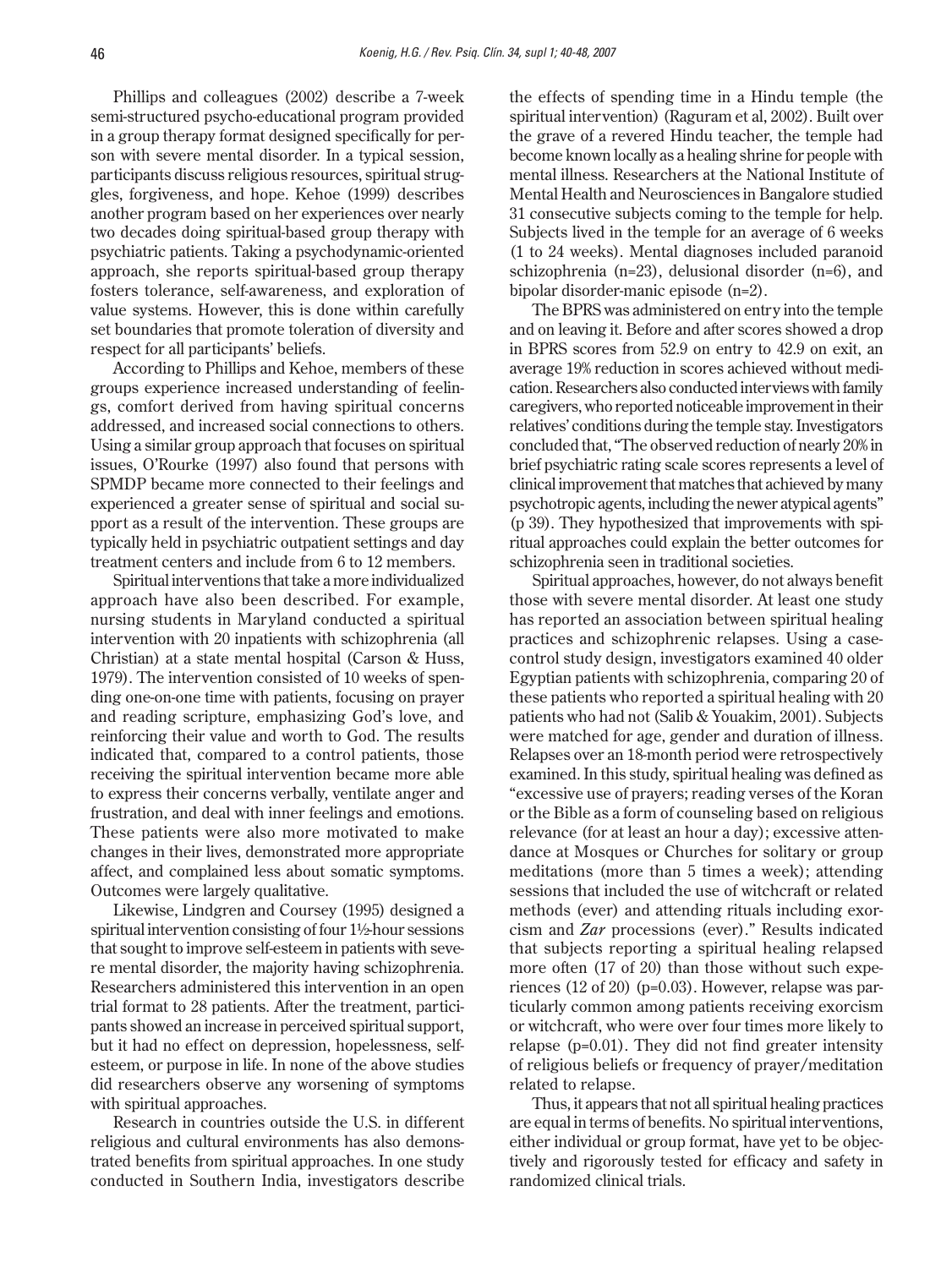# **Summary and conclusions**

Persons with severe and persistent mental illness often present for treatment with religious delusions. In the United States, approximately 25-39% of patients with schizophrenia and 15-22% of those with mania/bipolar disorder have religious delusions. In Great Britain and Europe, 21-24% of patients with schizophrenia have religious delusions, and in Japan the rate is 7-11%. Less information is available for Brazil, but rates of religious delusions exceeding 15% are likely. Non-psychotic religious belief and activity is also quite common among persons with severe mental illness, and these are often used to cope with the severe psychosocial stress caused by such illness.

Psychotic vs. non-psychotic beliefs and experiences may be difficult to distinguish from one another in some cases, although there are ways described here that clinicians can make such distinctions. This is particularly important since non-psychotic religious involvement may have a positive impact on the course of illness and frequency of psychotic exacerbations, and so deserves support and encouragement by clinicians. Religious delusions, on the other hand, may portent a worse prognosis and so should be vigorously treated.

Spiritual interventions – particularly when administered in a group format – may influence the course of severe mental illness in a number of ways, including providing support, addressing their spiritual concerns, and increasing their ability to connect with others. Unfortunately, there is much about the relationship between religion and psychotic illness that remains unknown, suggesting the need for more research. What is already known, however, justifies at least some tentative steps forward. Taking a careful spiritual history, supporting non-psychotic religious involvement, and considering spiritual group interventions for patients who are so inclined seem like reasonable next steps.

#### **References**

- Appelbaum, P.S.; Robbins, P.C.; Roth, L.H. Dimensional approach to delusions: comparison across types and diagnoses. American Journal of Psychiatry 156(12):1938-1943, 1999.
- Armstrong, R.G.; Larsen, G.L.; Mourer, S.A. Religious attitudes and emotional adjustment. Journal of Psychological Studies 13;35-47; 1962.
- Bhugra, D. Self-concept: psychosis and attraction of new religious movements. Mental Health, Religion & Culture 5(3): 239-252, 2002.
- Bhugra, D.; Corridan, B.; Rudge, S.; Leff, J.; Mallett, R. Early manifestations, personality traits and pathways into care for Asian and white first-onset cases of schizophrenia. Social Psychiatry & Psychiatric Epidemiology 34(11): 595-599, 1999.
- Carson, V.; Huss, K. Prayer: an effective therapeutic and teaching tool. Journal of Psychiatric Nursing and Mental Health Services 17: 34-37, 1979.
- Chu, C.C.; Klein, H.E. Psychosocial and environmental variables in outcome of black schizophrenics. Journal of the National Medical Association 77:793-796, 1985.
- Cothran, M.M.; Harvey, P.D. Delusional thinking in psychotics: correlates of religious content. Psychological Reports 58:191-199, 1986.
- Curlin, F.A.; Lantos, J.D.; Roach, C.J.; Sellergren, S.A.; Chin, M.H. Religious characteristics of U.S. physicians: a national survey. Journal of General Internal Medicine 20:629-634, 2005.
- Dantas, C.R.; Pavarin, L.B.; Dalgalarrondo, P. Symptoms of religious content in psychiatric patients. Rev Bras Psiquatr 21 (3):158-164, 1999.
- D'Souza, R. Do patients expect psychiatrists to be interested in spiritual issues? Australasian Psychiatry 10(1):44-47, 2002.
- Ellis, A. Is religiosity pathological? Free Inquiry 18:27-32, 1988.
- Fallot, R.D. Spirituality and religion in psychiatric rehabilitation and recovery from mental illness. International Review of Psychiatry 13(2):110-116, 2001.
- Feldman, J.; Rust, J. Religiosity, schizotypal thinking, and schizophrenia. Psychological Reports 65:587-593, 1989.
- Freud, S. Future of an illusion. In: Strachey, J. (ed.). Standard Edition of the Complete Psychological Works of Sigmund Freud. Hogarth Press, London, p. 43,1962.
- Gallup, G.H. War changed prayer habits of many Americans. Gallup News Service, Princeton, New Jersey, 2003. See website: http://brain.gallup. com/content/default.aspx?ci=8944 (last accessed 7/12/06).
- Getz, G.E.; Fleck, D.E.; Strakowski, S.M. Frequency and severity of religious delusions in Christian patients with psychosis. Psychiatry Research 103(1):87-91, 2001.
- Heirich, M. Change of heart: a test of some widely held theories about religious conversion. American Journal of Sociology 83:653-680, 1977.
- ICMR. Multicentre collaborative study of factors associated with the course and outcome of schizophrenia. Indian Council of Medical Research, New Delhi, 1988.
- James, W. The varieties of religious experience. New York, The New American Library, 1902.
- Jarbin, H.; von Knorring, A.L. Suicide and suicide attempts in adolescent-onset psychotic disorders. Nordic Journal of Psychiatry 58:115-123, 2004.
- Kehoe, N.C. A therapy group on spiritual issues for patients with chronic mental illness. Psychiatric Services 50(8):1081-1083, 1999. Also see: http://www.expandingconnections.com/contact.htm
- Kirov, G.; Kemp, R.; Kirov, K.; David, A.S. Religious faith after psychotic illness. Psychopathology 31(5):234-245, 1998.
- Kitamura, T.; Okazaki, Y.; Funinawa, A.; Takayanagi, I.; Kasahara, Y. Dimensions of schizophrenic positive symptoms: an exploratory factor analysis. Eur Arch Psychiatry Clin Neurosci 248:130-135, 1998.
- Larson, D.B.; Thielman, S.B.; Greenwold, M.A.; Lyons, J.S.; Post, S.G.; Sherrill, K.A.; Wood, G.G.; Larson, S.S. - Religious content in the DSM-III-R glossary of technical terms. American Journal of Psychiatry 150:1884-1885, 1993.
- Lindgren, K.N.; Coursey, R.D. Spirituality and serious mental illness: a twopart study. Psychosocial Rehabilitation Journal 18(3):93-111, 1995.
- Lohr, J.B.; Caligiuri, M.P. Lateralized hemispheric dysfunction in the major psychotic disorders: historical perspectives and findings from a study of motor asymmetry in older patients. Schizophrophrenia Research 30, 27(2-3):191-198, 1997.
- Lukoff, D. The diagnosis of mystical experiences with psychotic features. Journal of Transpersonal Psychology 17(2):155-181, 1985.
- Makarec, K.; Persinger, M.A. Temporal lobe signs: electroencephalographic validity and enhanced scores in special populations. Perceptual and Motor Skills 60(3):831-42, 1985.
- Mucci, M.G.; Dalgalarrondo, P. Self-mutilation: report of six cases of enucleation. Rev Bras Psiquiatr 22(2):80-86, 2000.
- Neeleman, J.; King, M.B. Psychiatrists' religious attitudes in relation to their clinical practice: a survey of 231 psychiatrists. Acta Psychiatrica Scandinavia 88:420-424, 1993.
- Neeleman, J.; Lewis, G. Religious identity and comfort beliefs in three groups of psychiatric patients and a group of medical controls. International Journal of Social Psychiatry 40:124-134, 1994.
- Newport, F. Who believes in God and who doesn't? Gallup News Service, Princeton, New Jersey, 2006a. See website: http://brain.gallup.com/ content/default.aspx?ci=23470 (last accessed 7/12/06).
- Newport F. Twenty-eight percent believe Bible is actual word of God. Gallup News Service, Princeton, New Jersey, 2006b. See website: http://brain. gallup.com/content/default.aspx?ci=22885 (last accessed 7/12/06).
- Newport, F. Mormons, evangelical protestants, baptists top church attendance list. Gallup News Service, Princeton, New Jersey, 2006c. See website: http://brain.gallup.com/content/default.aspx?ci=22414 (last accessed 7/12/06).